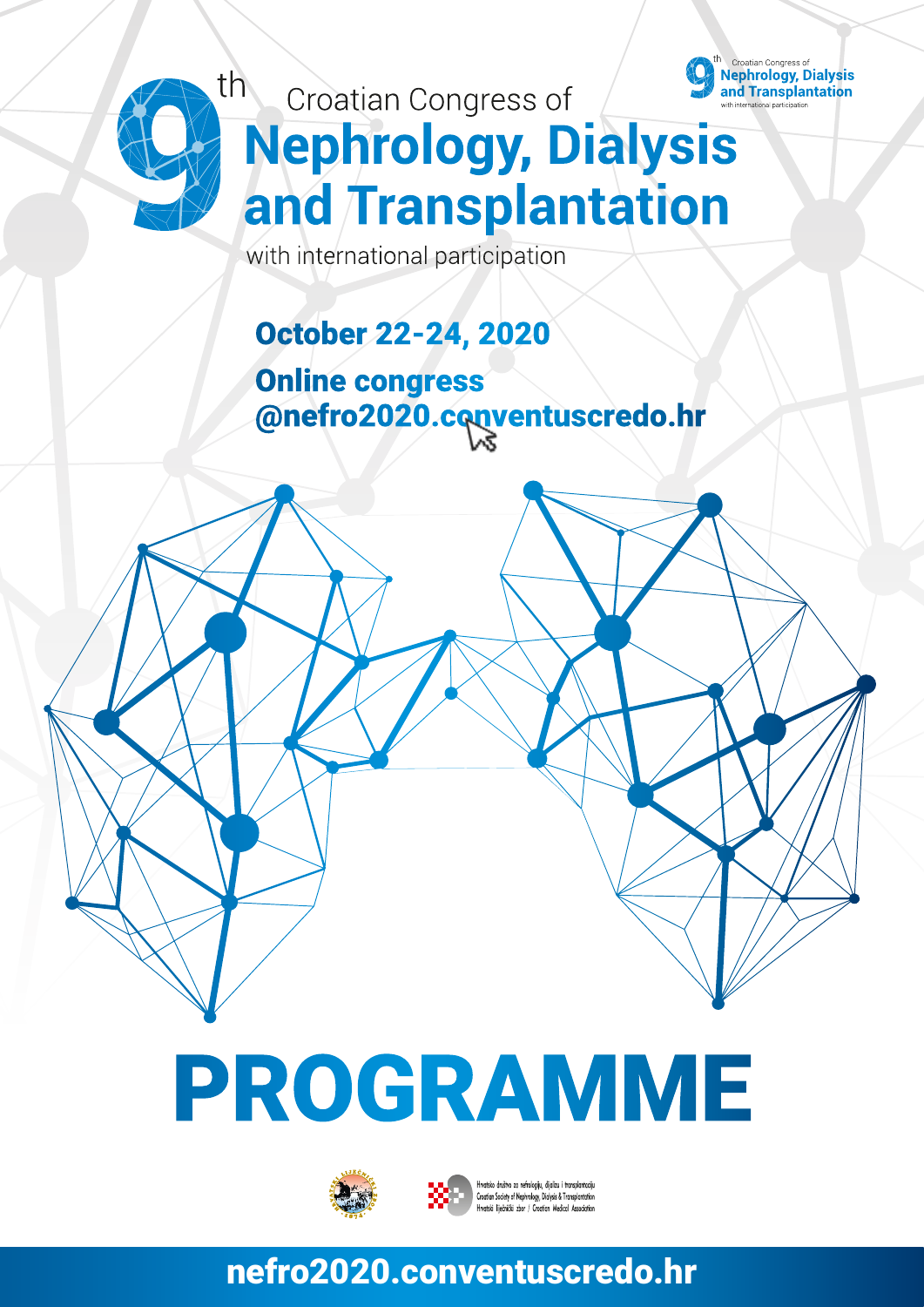

## **WEDNESDAY, October 21, 2020**

#### PRE-CONGRESS SYMPOSIUM

|                            | 17:00 - 19:30 Nephrology school - students symposium<br>Chairs: Nikolina Bašić Jukić, Karmela Altabas, Mario Laganović |  |  |
|----------------------------|------------------------------------------------------------------------------------------------------------------------|--|--|
|                            | 17:00 - 17:05 Opening - Mario Laganović                                                                                |  |  |
|                            | 17:05 - 17:20 How to create and conduct researsch and write scientific paper - Ivana Vuković Brinar                    |  |  |
|                            | 17:20 - 17.35 Basic statistical methods in biomedicine - Vanja Ivković                                                 |  |  |
| $17:35 - 17:45$ Discussion |                                                                                                                        |  |  |
|                            | 17:50 - 19:30 Presentation of students' scientific work                                                                |  |  |
| 19:30                      | <b>Closing remarks</b>                                                                                                 |  |  |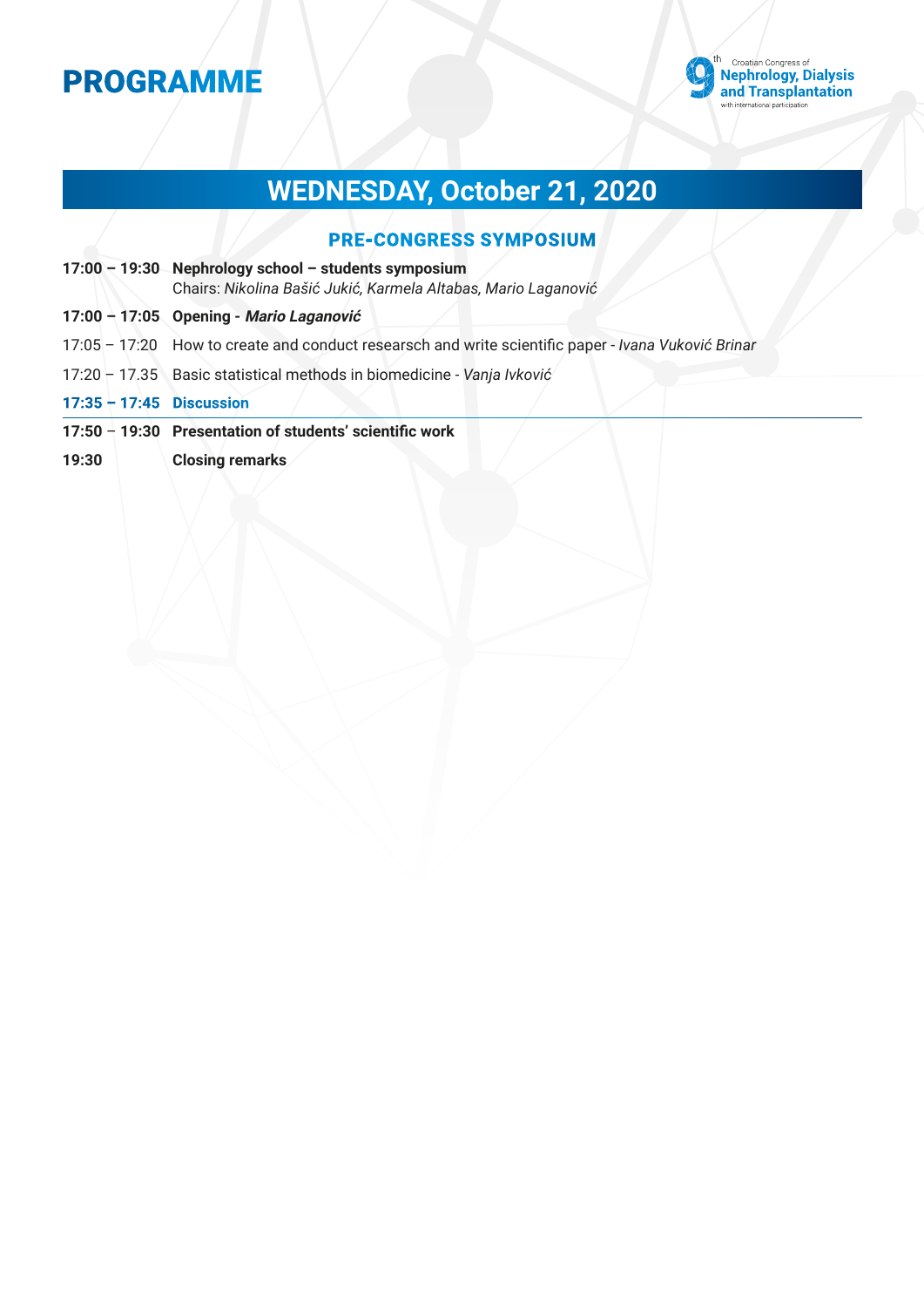

|                          | <b>THURSDAY, October 22, 2020</b>                                                                                                                                                                                                            |
|--------------------------|----------------------------------------------------------------------------------------------------------------------------------------------------------------------------------------------------------------------------------------------|
|                          | 14:00 - 15:30 Tubulointerstitial disease, autosomal dominant polycystic kidney disease, nephrolithiasis<br>Chairs: Lada Zibar, Ninoslav Leko, Mario Ilić                                                                                     |
| $14:00 - 14:15$          | Acute interstitial nephritis - Ninoslav Leko                                                                                                                                                                                                 |
| $14:15 - 14:30$          | Treatment of autosomal dominant polycystic kidney disease - Lada Zibar                                                                                                                                                                       |
| $14:30 - 14:45$          | Primary hyperparathyroidism in the pathogenesis of nephrolithiasis - Anela Novak                                                                                                                                                             |
| $14:45 - 15:00$          | Influence of extracorporeal shock wave lithotripsy on renal function - Dean Markić                                                                                                                                                           |
| $15:00 - 15:15$          | Chyluria - Mario Ilić                                                                                                                                                                                                                        |
| $15:15 - 15:30$          | <b>Discussion</b>                                                                                                                                                                                                                            |
|                          | 15:40 - 16:55 Chronic kidney disease<br>Chairs: Ingrid Prkačin, Jerko Barbić                                                                                                                                                                 |
| $15:40 - 16:00$          | Uremic toxins - Raymond Vanholder                                                                                                                                                                                                            |
| $16:00 - 16:15$          | Reverse epidemiology in CKD - Jerko Barbić                                                                                                                                                                                                   |
| $16:15 - 16:30$          | Microbiota and CKD - Ingrid Prkačin                                                                                                                                                                                                          |
| $16:30 - 16:45$          | Cognitive disorder in CKD - Tonko Gulin                                                                                                                                                                                                      |
| 16:45 - 16:55 Discussion |                                                                                                                                                                                                                                              |
|                          | 17:00 - 17:45 Sponsored symposium - AMGEN<br><b><i>AMGEN</i></b>                                                                                                                                                                             |
|                          | Is there a link between good regulation of SHPT and anemia in patients with CKD?<br>Anemia and mineral metabolism disorders in CKD - a common challenge - Sanjin Rački<br>SHPT - what have we learned from clinical practice? - Josipa Radić |
| 17:45 - 18:00 BREAK      |                                                                                                                                                                                                                                              |
|                          | 18:00 - 19:15 Hemodialysis and peritoneal dialysis I<br>Chairs: Dario Nakić, Bojana Maksimović, Žarko Belavić<br>Dialysis access - new topics and dilemmas                                                                                   |
| $18:00 - 18:15$          | Role of Interventional radiologist in hemodialysis vascular access - Vinko Vidjak                                                                                                                                                            |
| $18:15 - 18:30$          | Endovascular creation of AV fistulas - Luka Novosel                                                                                                                                                                                          |
|                          | 18:30 - 18:45 Venous stenosis of AV fistula - Lovro Tkalčić                                                                                                                                                                                  |
| $18:45 - 19:00$          | HeRO graft implantation - Josip Curić                                                                                                                                                                                                        |
| $19:00 - 19:15$          | Round table: How to choose optimal access in optimal time<br>(AV fistula, tunneled catheter, PORT cath, new options?)<br>Panelists: Bojana Maksimović, Vedran Premužić, Dario Nakić, Alen Andrović, Žarko Belavić                            |
|                          | 19:20 - 19:45 Best abstracts presentations and award ceremony<br>Charis: Mario Laganović, Ivan Bubić                                                                                                                                         |
|                          | 19:45 - 20:20 Registries of Croatian Society of Nephrology, Dialysis and Transplantation<br>Chairs: Svjetlana Čala, Ivan Bubić, Karmela Altabas                                                                                              |
| $19:45 - 20:00$          | Croatian registry of renal replacement therapy - Dajana Katičić                                                                                                                                                                              |
| $20:00 - 20:15$          | Croatian renal biopsy registry - Mario Laganović                                                                                                                                                                                             |
| $20:15 - 20:20$          | <b>Discussion</b>                                                                                                                                                                                                                            |
| 20:30                    | <b>OPENING CEREMONY</b>                                                                                                                                                                                                                      |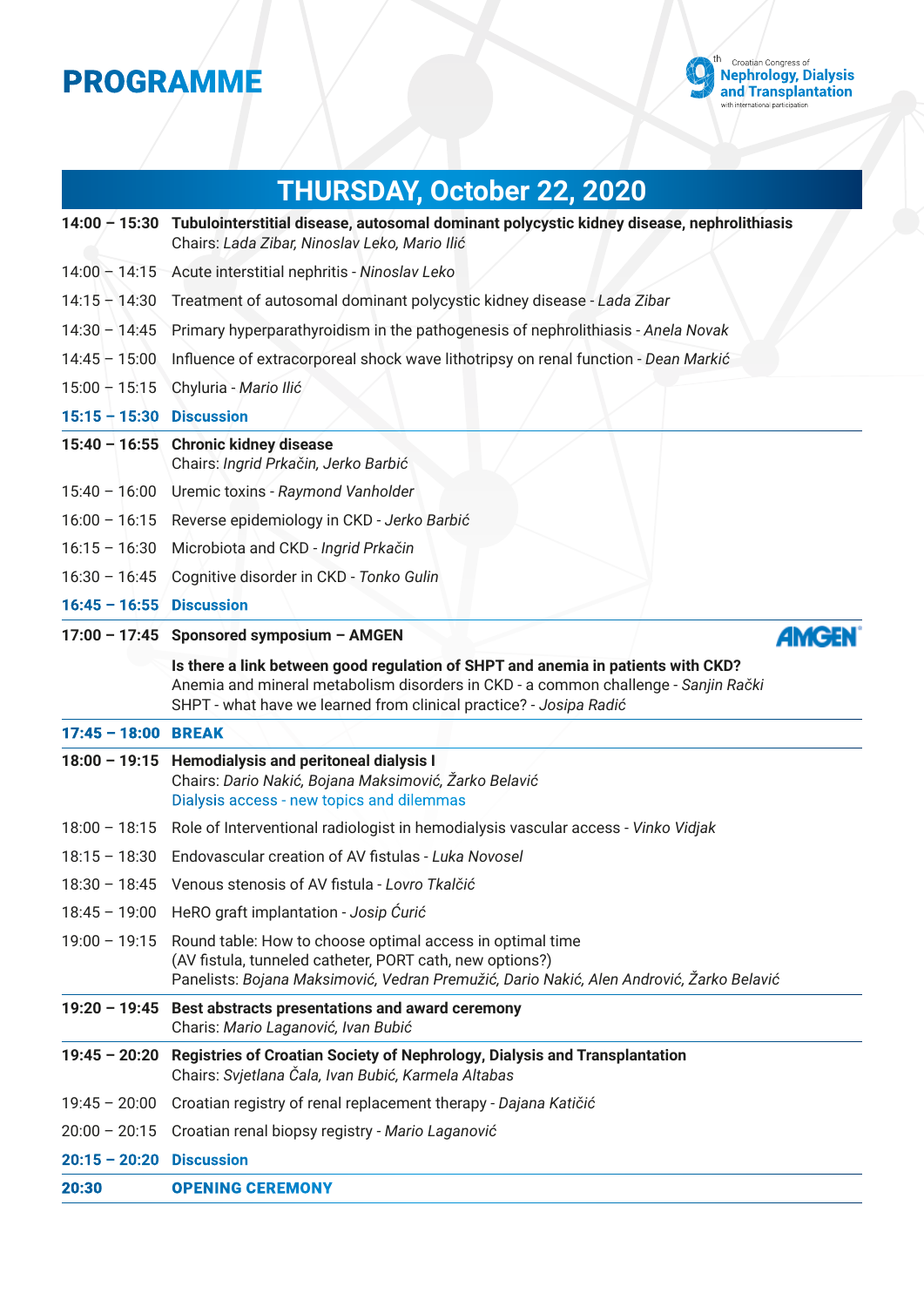

|                            | FRIDAY, October 23, 2020                                                                                                                                      |                                                |
|----------------------------|---------------------------------------------------------------------------------------------------------------------------------------------------------------|------------------------------------------------|
|                            | 08:30 - 10:00 Hemodialysis and peritoneal dialysis II<br>Chairs: Karmela Altabas, Ivan Barišić, Dragan Klarić<br>Chronic hemodialysis - water, pumps, filters |                                                |
| $08:30 - 08:40$            | Problems with water preparation for hemodialysis - Siniša Šefer                                                                                               |                                                |
|                            | 08:40 - 08:55 How to assess heart function in dialysis patients? - Danijel Lovrić                                                                             |                                                |
|                            | How to choose appropriate dialysis mode for individual patient?                                                                                               |                                                |
| $08:55 - 09:05$            | Expanded dialysis (smart filters) - Sanjin Rački                                                                                                              |                                                |
| $09:05 - 09:15$            | Short daily dialysis - for whom and when? - Ivan Durlen                                                                                                       |                                                |
| $09:15 - 09:30$            | Nocturnal dialysis - experience from Slovenia - Rafael Ponikvar                                                                                               |                                                |
| $09:30 - 09:40$            | Online-HDF - advantages and disadvantages - Dubravka Mihaljević                                                                                               |                                                |
| $09:40 - 09:50$            | <b>Sponsored lecture - BAXTER</b><br>Efficiency of oXiris membrane in patients with COVID-19 - Vedran Premužić                                                | Baxter                                         |
| $09:50 - 10:00$            | <b>Discussion</b>                                                                                                                                             |                                                |
|                            | 10:15 - 10:40 Plenary lecture<br>Chair: Peter Kes<br>Acute kidney injury: An update - Raymond Vanholder                                                       |                                                |
| $10:40 - 10:45$ Discussion |                                                                                                                                                               |                                                |
|                            | 10:45 - 11:30 Acute kidney injury<br>Chairs: Sanjin Rački, Lidija Orlić                                                                                       |                                                |
| $10:45 - 11:00$            | Idiopathic and secondary forms of retroperitoneal sclerosis as cause<br>of acute kidney injury - Mario Ilić                                                   |                                                |
| $11:00 - 11:15$            | Palliative care and treatment of acute kidney injury - Lidija Orlić                                                                                           |                                                |
| $11:15 - 11:30$            | Acute peritoneal dialysis during COVID-19 pandemic - Brett Cullis                                                                                             |                                                |
| $11:30 - 11:35$ Discussion |                                                                                                                                                               |                                                |
| 11:35 - 11:45 BREAK        |                                                                                                                                                               |                                                |
|                            | 11:45 - 12:05 Sponsored lecture - ABBVIE<br><b>VDR</b> activation<br>A keystone in the treatment of CKD-MBD in CKD patients - Sanjin Rački                    | abbvie                                         |
|                            | 12:05 - 12:50 Sponsored symposium - BAXTER<br>TELEMEDICINE AND BIOCOMPATIBLE SOLUTIONS IN PD - TOGETHER<br><b>FOR SUCCESS!</b>                                | Baxter                                         |
| $12:05 - 12:10$            | Welcome speech - Baxter Healthcare and Davor Klarić                                                                                                           |                                                |
| $12:10 - 12:20$            | Physioneal - Biocompatible solution in PD - Karmela Altabas                                                                                                   |                                                |
| $12:20 - 12:30$            | Advantages of Sharesource in monitoring patients at APD - Ivana Kovačević Vojtušek                                                                            |                                                |
| $12:30 - 12:40$            | Safety of PD patients during a pandemic - Božidar Vujičić                                                                                                     |                                                |
| $12:40 - 12:50$            | Discussion - Davor Klarić                                                                                                                                     |                                                |
| $12:50 - 13:35$            | <b>Sponsored symposium - BERLIN-CHEMIE MENARINI</b>                                                                                                           | <i><b>BERLIN-CHEMIE</b></i><br><b>MENARINI</b> |
|                            | Hyperuricemia with and without deposition: a key role in multisystemic disease - Mario Laganović                                                              |                                                |
|                            | Use of febuxostat in the treatment of chronic hyperuricemia, in conditions when<br>urate deposition has already occurred - Ingrid Prkačin                     |                                                |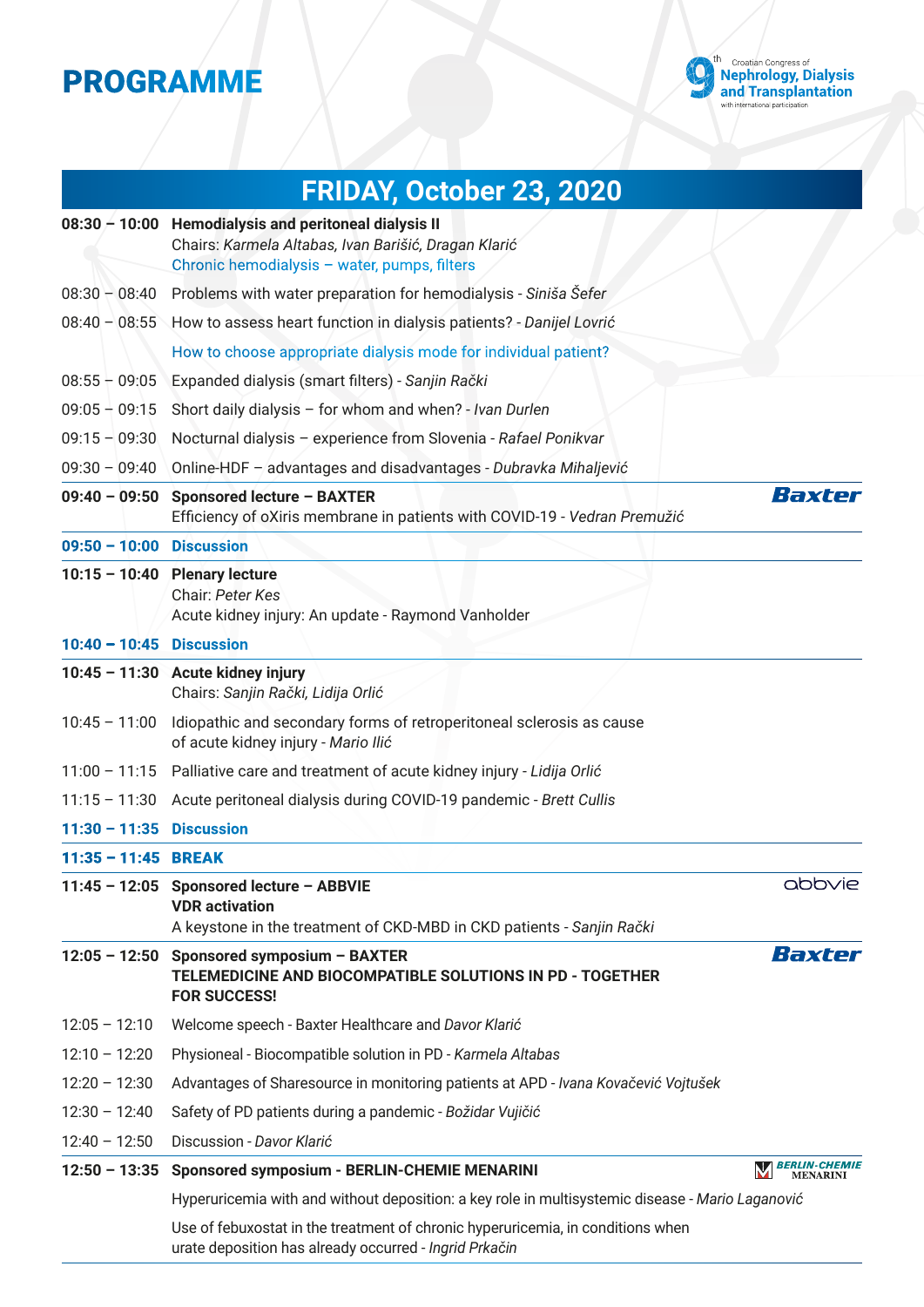

#### **13:35 – 14:00 E-poster section**

|                          | 14:00 $-15:20$ Transplantation I<br>Chairs: Ivan Bubić, Stela Bulimbašić                                                                                                           |  |  |  |
|--------------------------|------------------------------------------------------------------------------------------------------------------------------------------------------------------------------------|--|--|--|
| $14:00 - 14:15$          | Kidney transplantation from donors with expanded criteria - Goran Samaržija                                                                                                        |  |  |  |
| $14:15 - 14:30$          | Living donor kidney transplantation in Croatia: recent developments and perspectives - Ivan Bubić                                                                                  |  |  |  |
|                          | 14:30 - 14:45 The association between KIR genotypes and BK nephropathy - Ivana Kovačević Vojtušek                                                                                  |  |  |  |
| $14:45 - 15:00$          | Novelties in Banff classification - Stela Bulimbašić                                                                                                                               |  |  |  |
| $15:00 - 15:15$          | Hepatitis E virus infection before and after kidney transplantation - Anna Mrzljak                                                                                                 |  |  |  |
| $15:15 - 15:20$          | <b>Discussion</b>                                                                                                                                                                  |  |  |  |
|                          | 15-30 - 16:50 Glomerular diseases and and vasculitis I<br>Chairs: Josipa Josipović, Marijana Ćorić, Ivana Vuković Brinar                                                           |  |  |  |
| $15:30 - 15:45$          | Novelties in ANCA vasculitis treatment - Krešimir Galešić                                                                                                                          |  |  |  |
| $15:45 - 16:00$          | Hereditary nephritis - Danica Galešić Ljubanović                                                                                                                                   |  |  |  |
| $16:00 - 16:15$          | Membranous glomerulonephritis - serologic approach to treatment? - Ivica Horvatić                                                                                                  |  |  |  |
| $16:15 - 16:35$          | IgA nephropathy - corticosteroid therapy - yes or no? - Ksenija Vučur PRO / Sandra Karanović CON                                                                                   |  |  |  |
| $16:35 - 16:45$          | Kidney biopsy registry from Clinical Hospital Dubrava - Miroslav Tišljar                                                                                                           |  |  |  |
| $16:45 - 16:50$          | <b>Discussion</b>                                                                                                                                                                  |  |  |  |
| 16:50 - 17:00 BREAK      |                                                                                                                                                                                    |  |  |  |
|                          | 17:00 - 18:00 Sponsored symposium - TAKEDA                                                                                                                                         |  |  |  |
|                          | Fabry disease in women - patients or carriers - Božidar Vujičić                                                                                                                    |  |  |  |
|                          | 18:00 - 18:30 Sponsored symposium - GENESIS PHARMA<br><b>GENESIS</b>                                                                                                               |  |  |  |
|                          | Velphoro® (sucrose iron(III)-oxyhydroxide) - a new force in the control<br>of hyperphosphatemia in dialysis patients - Božidar Vujičić                                             |  |  |  |
|                          | The role of the nurse in the education of patients with hyperphosphatemia - Bosiljka Devčić                                                                                        |  |  |  |
| $18:45 - 19:55$          | Haemodialysis and peritoneal dialysis III<br>Chairs: Josipa Radić, Mirela Bušić, Ivana Kovačević Vojtušek<br>Home dialysis - when will the concept finally be accepted in Croatia? |  |  |  |
| $18:45 - 19:00$          | Patient care or patient cure $-$ is it really the same concept? - Wim Van Biesen                                                                                                   |  |  |  |
| $19:00 - 19:15$          | Mental barriers for home dialysis - Vera Klarić                                                                                                                                    |  |  |  |
| $19:15 - 19:30$          | New guidelines for peritoneal dialysis - Karmela Altabas                                                                                                                           |  |  |  |
| $19:30 - 19:45$          | What have we learned from Edith Study? - Marijana Dragović/Mirela Bušić                                                                                                            |  |  |  |
| 19:45 - 19:55 Discussion |                                                                                                                                                                                    |  |  |  |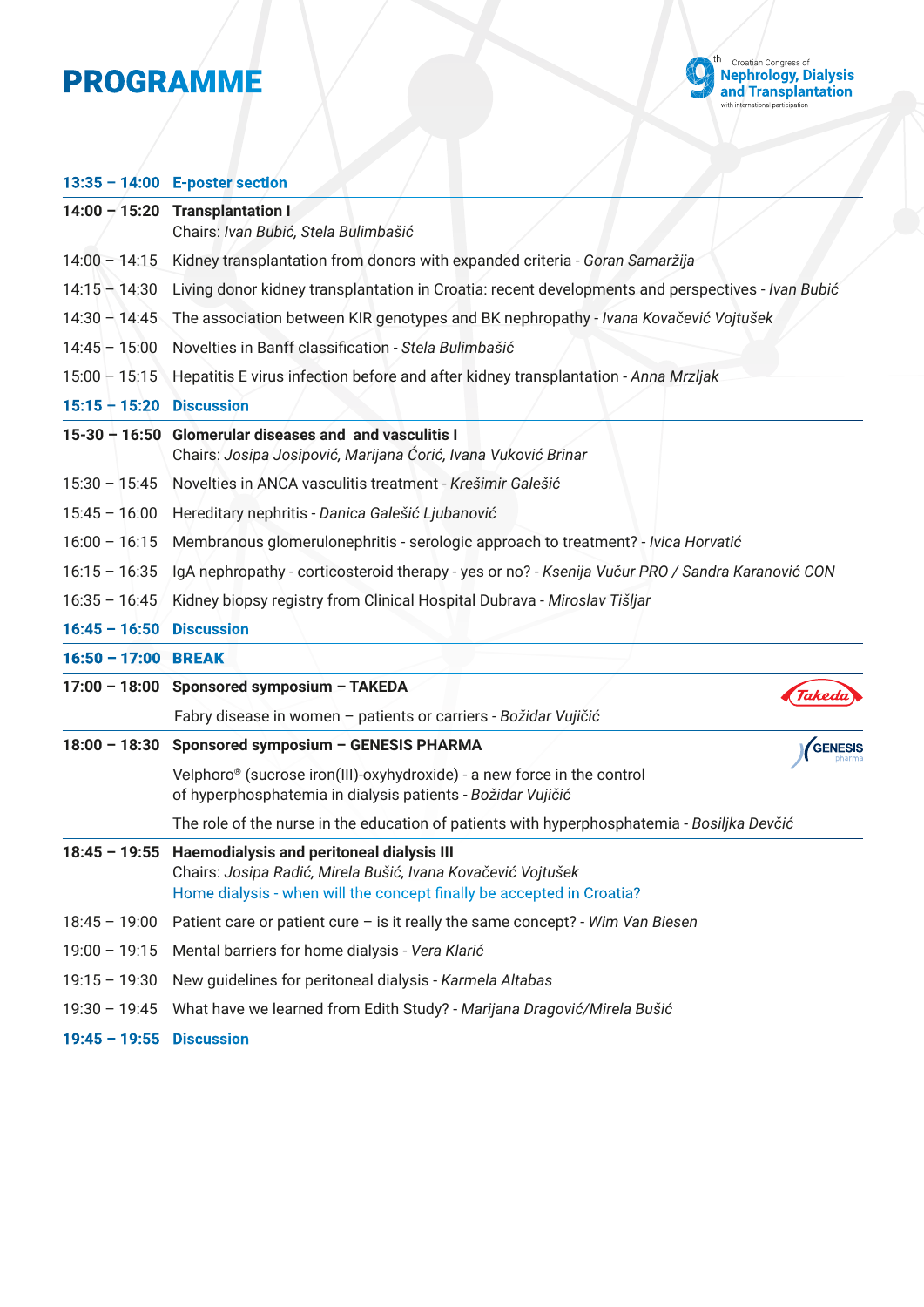

|                          | SATURDAY, October 24, 2020                                                                                                         |  |  |  |
|--------------------------|------------------------------------------------------------------------------------------------------------------------------------|--|--|--|
|                          | $08:30 - 10:30$ Arterial hypertension<br>Chair: Josipa Radić, Ljiljana Fodor                                                       |  |  |  |
|                          | 08:30 - 08:45 Target blood pressure values in CKD patients - Jelena Kos                                                            |  |  |  |
|                          | 08:45 - 08:55 ABPM in patients with glomerulopathies - neglected useful tool or additional burden<br>(own results) - Lana Gellineo |  |  |  |
| $08:55 - 09:05$          | Uromodulin and prehypertension in patients with normal kidney function - Josipa Josipović                                          |  |  |  |
|                          | Hypertension in patients on chronic hemodialysis                                                                                   |  |  |  |
| $09:05 - 09:25$          | Treatment of hypertension on chronic hemodialysis - Pantelis Sarafidis                                                             |  |  |  |
| $09:25 - 09:35$          | ABPM as prognostic factor of mortality on dialysis - Lea Katalinić                                                                 |  |  |  |
| $09:35 - 09:55$          | RAAS inhibitors in treatment of chronic hemodialysis patients<br>- Ivana Vuković Brinar CON / Ljiljana Fodor PRO                   |  |  |  |
|                          | Arterial stiffness in chronic hemodialysis patients and kidney transplant patients                                                 |  |  |  |
| $09:55 - 10:10$          | Arterial stiffness in patients on renal replacement therapy - Josipa Radić                                                         |  |  |  |
| $10:10 - 10:20$          | Large arteries stiffness in kidney transplant patients - Danilo Radunović                                                          |  |  |  |
| 10:20 - 10:30 Discussion |                                                                                                                                    |  |  |  |
|                          | 10:40 - 11:00 Sponsored lecture - ASTELLAS<br>Aastellas                                                                            |  |  |  |
|                          | Challenges of treating anemia in chronic kidney disease - Sanjin Rački                                                             |  |  |  |
|                          | 11:00 - 11:15 Sponsored lecture - ASTRAZENECA<br>AstraZeneca                                                                       |  |  |  |
|                          | Exploring the early complications of T2DM: what have we learned<br>with SGLT2 inhibitors? - Mario Laganović                        |  |  |  |
| 11:15 - 11:30 BREAK      |                                                                                                                                    |  |  |  |
|                          | 11:30 - 12:00 Plenary lecture<br>Chair: Lada Zibar<br>Future of transplantation - Mladen Knotek                                    |  |  |  |
|                          | 12:15 - 13:50 Transplantation II<br>Chairs: Nikolina Bašić Jukić, Danica Galešić Ljubanović                                        |  |  |  |
| $12:15 - 12:30$          | Antibody-mediated rejection after kidney transplantation - do we have an efficient treatment? -<br>Nikolina Bašić Jukić            |  |  |  |
| $12:30 - 12:45$          | Immunologic monitoring after kidney transplantation - Marija Burek Kamenarić                                                       |  |  |  |
|                          | Histopathology dilemmas in kidney transplantation - Danica Galešić Ljubanović                                                      |  |  |  |
| $12:45 - 13:00$          |                                                                                                                                    |  |  |  |
| $13:00 - 13:20$          | Desensitization in HLA incompatible kidney transplantation? - Georg Böhmig                                                         |  |  |  |
| $13:20 - 13:40$          | Kidney transplantation in the time of COVID-19 pandemic - Miha Arnol                                                               |  |  |  |